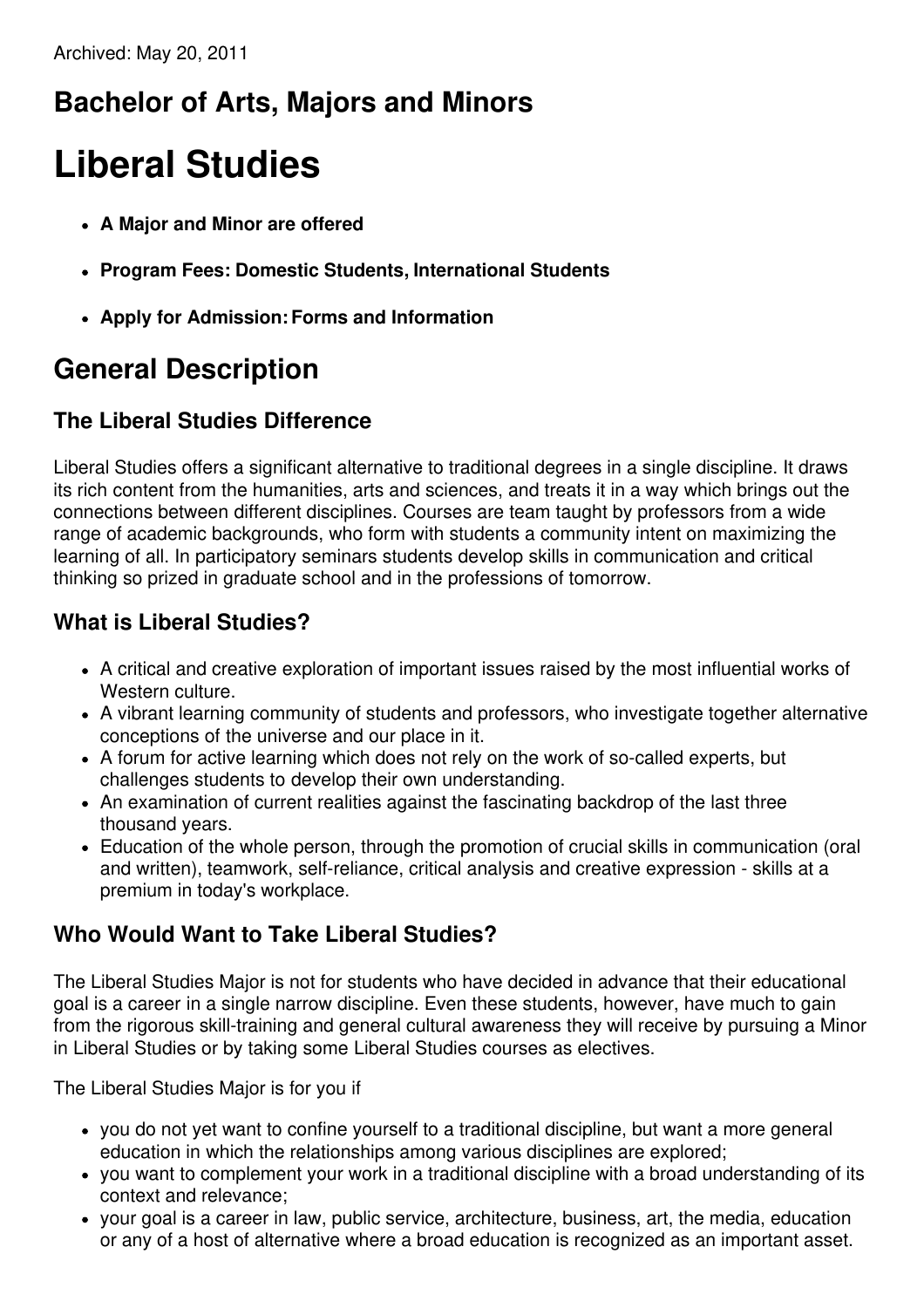Many possibilities for graduate study will also be open to those who combine a major in Liberal Studies with one in a specialized discipline. Our students have gone on to postgraduate and professional study in law, architecture, public administration, education, marine archaeology, communications, folklore studies, English, history, women's studies, philosophy and so on, usually without having to complete a qualifying year. A certain number proceed to Post-Degree Programs in elementary or secondary education, and many are working in ESL and adult education.

#### **Programs and Courses in Liberal Studies**

The Liberal Studies first-year courses, LBST 111/112, provide an introduction to interdisciplinary study focusing on the development of basic academic skills. They are open to all students and satisfy the Degree English Requirement. LBST 211 and LBST 212 extend this introduction into the artistic and scientific realms.

**Liberal Studies Major and Minor Programs**: The Liberal Studies Major and Minor programs are normally entered at the third-year level. However, accelerated entry in second year is available to those who have demonstrated competence in writing and critical thinking during their first year (see the prerequisites for third-year core courses below).

Prior to year 3, students will consult with a degree advisor to declare their degree intentions. The Major and Minor in Liberal Studies are based around a series of core and companion courses. The 6-credit core courses involve the analysis of interesting and significant works (in literature, philosophy, theology, science, social science, art and music), and all four courses together ensure a varied and deep exposure to the western cultural tradition from ancient times to the present day. The 3-credit companion courses include laboratories, enquiry seminars, art and music workshops, trips to special events and opportunities for travel-study. They support the understanding, gathered in the core courses, of a particular historical period.

**Major Program**: The normal route to a Liberal Studies Major involves entering at the start of third year and taking a pair of courses each semester over two years: one 6-credit core course and one 3-credit companion course.

| <b>Description</b>  | <b>Core Course</b> | <b>Companion Course</b> |
|---------------------|--------------------|-------------------------|
| Third Year, Fall    | <b>LBST 310</b>    | <b>LBST 311</b>         |
| Third Year, Spring  | <b>LBST 320</b>    | <b>LBST 321</b>         |
| Fourth Year, Fall   | <b>LBST 410</b>    | <b>LBST 411</b>         |
| Fourth Year, Spring | <b>LBST 420</b>    | LBST 421                |

Variations on this scheme are possible, as allowed by the degree requirements explained below. LBST 210 provides students with an introduction to the core courses at the second-year level.

**Accelerated Entry**: Students who have attained a mark of B- in any course in Liberal Studies, Philosophy or English may enter the third-year core courses after having completed 24 credits, i.e. with second year standing. Alternatively, LBST 210 provides students with an introduction to the core courses at the second-year level.

**Minor program**: The main purpose for the Minor program is to offer students a chance to experience a significantly different form of pedagogy for part of their undergraduate career. The Liberal Studies focus on basic academic/employability skills will be of value to those who take even a part of the program. Furthermore, the availability of a Minor will offer students who decide, in mid-career, not to complete a Liberal Studies Major an identifiable credential which marks their achievement in Liberal Studies. The required courses for a Liberal Studies Minor may be completed in as little as two semesters.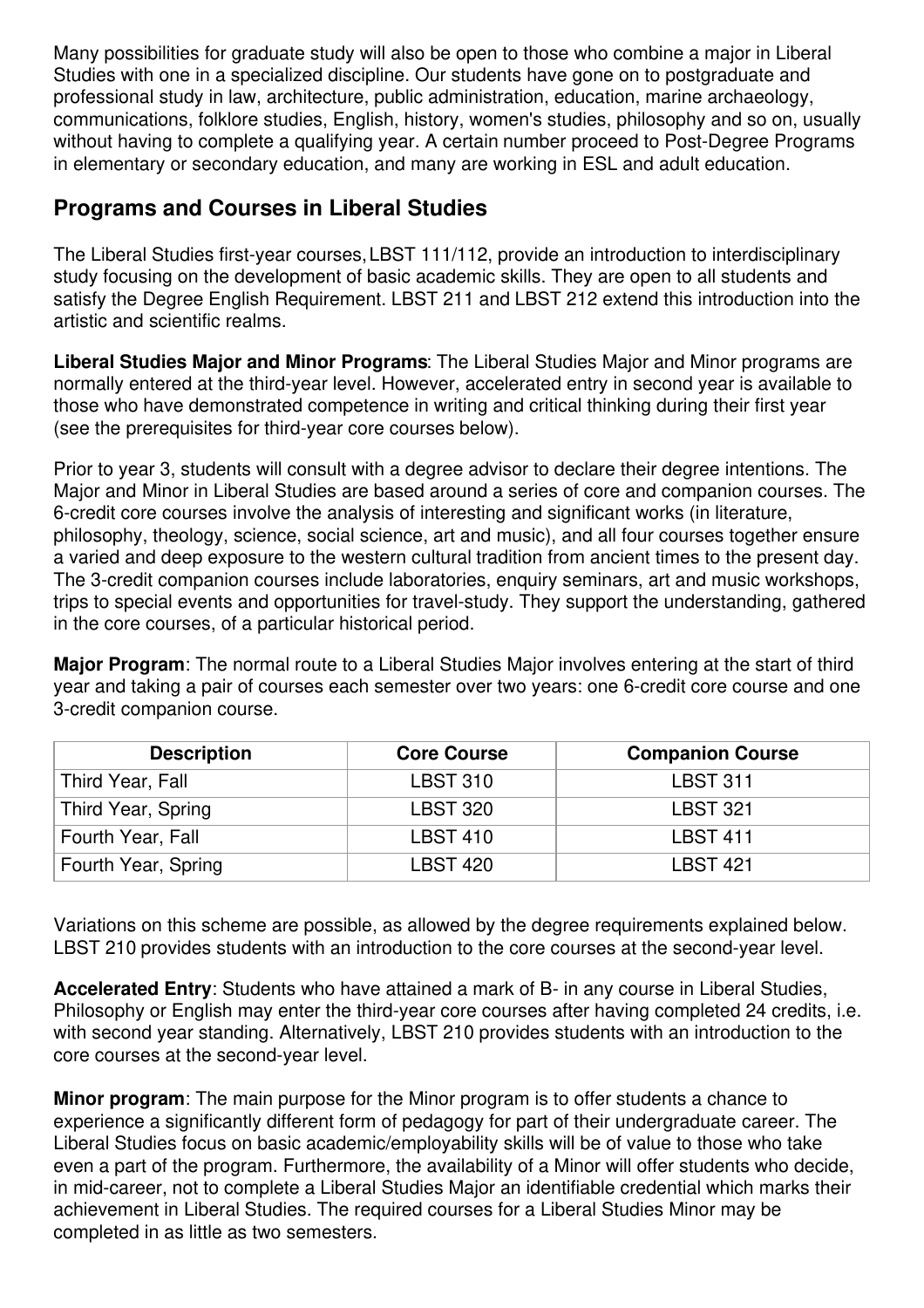**Liberal Studies Courses as Electives in Other Programs**: Liberal Studies courses are open to all students who meet their prerequisites (see individual LBST course descriptions for prerequisite details). As such they will provide a generalist complement to the disciplinary experience acquired elsewhere. Of special interest to students who lack specific prerequisites for other courses but would like to sample the Liberal Studies approach to learning are LBST 430 and 440, which require only third-year standing as the prerequisite and provide students in other disciplines with a taste of the distinctive Liberal Studies approach to learning, in the form of 6-credit upper-level electives whose only prerequisite is third-year standing.

## **Requirements for a Major**

Students must fulfill all the Institutional B.A. degree requirements, including Degree English Requirements and courses listed below:

| <b>Years 1 &amp; 2</b>                                                                                          | <b>Credits</b> |
|-----------------------------------------------------------------------------------------------------------------|----------------|
| The following courses are <i>recommended</i> but not required:                                                  |                |
| LBST 111 - (Ways of Knowing I)                                                                                  | 6              |
| LBST 112 - (Ways of Knowing II)                                                                                 | 6              |
| LBST 210* - (Modern Culture's Ancient Sources) or,<br>LBST 310* - (Modern Culture's Ancient Sources (Advanced)) | 6              |
| One (or more) 200-level LBST course                                                                             | 3              |

| Years 3 & 4                                                               | <b>Credits</b> |
|---------------------------------------------------------------------------|----------------|
| LBST 310* - (Modern Culture's Ancient Sources (Advanced))                 | 6              |
| LBST 320 - (Medieval and Renaissance Thought: Imagination, Reason, Faith) | 6              |
| LBST 410 - (The Enlightenment and Its Aftermath)                          | 6              |
| LBST 420 - (The Modern Experience and Beyond)                             |                |
| Twelve ** credits of LBST courses 300 and above                           | 12             |

\* Students who complete LBST 210 in Years 1 & 2 do not need to completeLBST 310. Credit will *not be given for both LBST 210 and LBST 310.*

**\*\*** *Up to 6 credits from the following list may be substituted for the required 12 credits:*

*LBST 322 - (Special Topics in Western Culture: The Italian Renaissance I)*

*LBST 323 - (Special Topics in Western Culture: The Italian Renaissance II)*

*LBST 390 - (Advanced Special Topics in Liberal Studies (Abroad) I)*

- *LBST 391 - (Advanced Special Topics in Liberal Studies (Abroad) I)*
- *LBST 392 - (Advanced Special Topics in Liberal Studies (Abroad) III)*

*LBST 400 - (Senior Project in Liberal Studies)*

*LBST 412 - (Special Topics in Western Culture: Victorian England)*

*LBST 422 - (Special Topics in Western Culture: Bloomsbury)*

## **Requirements for a Minor**

Students must fulfill all the Institutional B.A. degree requirements, including Degree English Requirements and courses listed below: